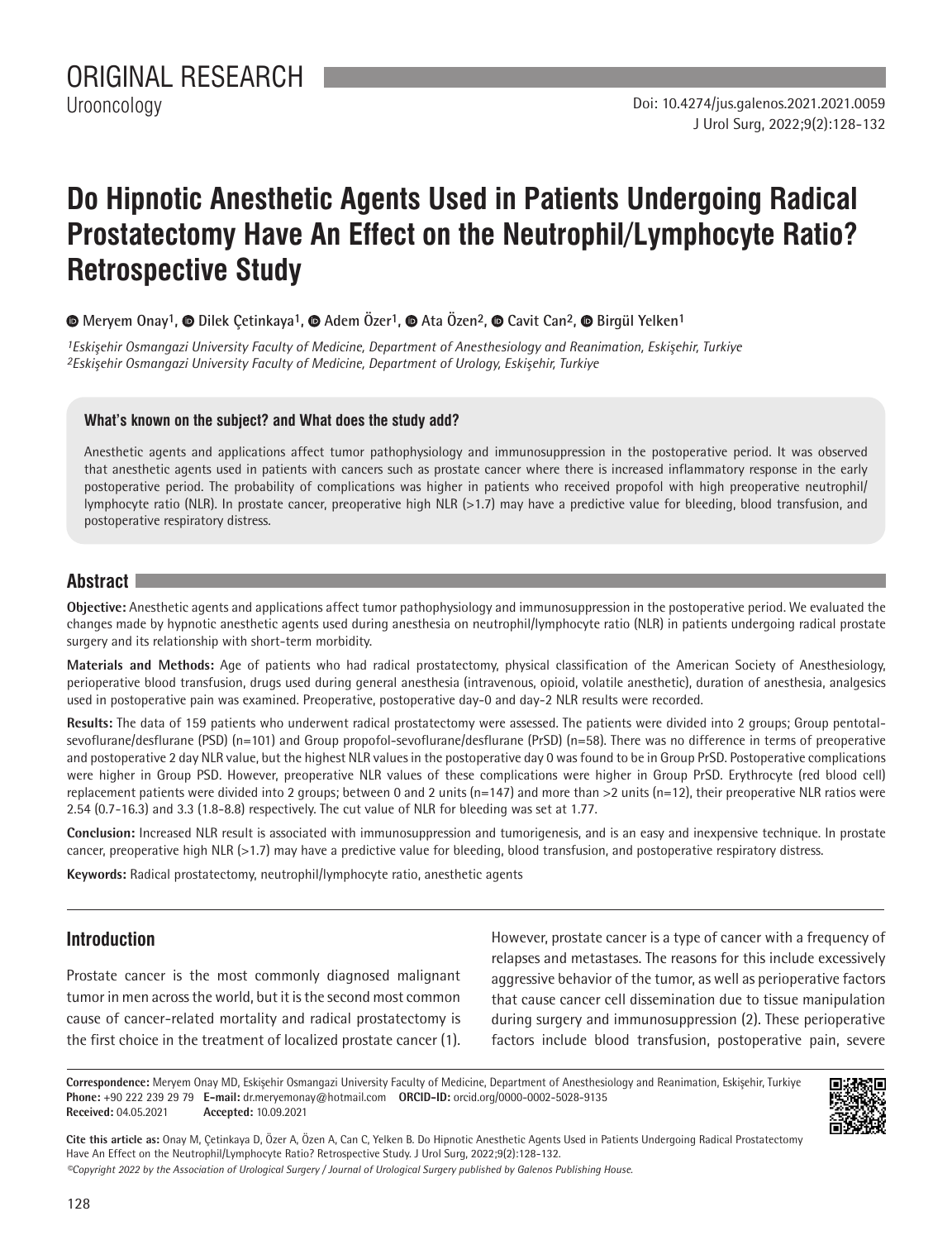hypothermia, psychological stress, type of surgery, type of anesthesia (general, regional or combined), and cell-mediated immunity depression during surgery (2,3).

It is known that the anesthetic agent and method affect the pathophysiology of the tumor in the postoperative period. In particular, intravenous anesthetics (except propofol), opioids and volatile anesthetics have been reported to be involved in immunosuppression and angiogenesis (4). In addition, regional anesthesia is superior to general anesthesia in preventing cancer recurrence (5).

Inflammation is blamed for potentially causing prostate carcinogenesis and progression and the importance of the strategies aimed at the inflammatory process to prevent prostate cancer is emphasized (6). Recommended as an indicator of the inflammatory state of the host and the general immune response to various stress stimuli, neutrophil/lymphocyte ratio (NLR) is the ratio of the neutrophil count to the lymphocyte count in a peripheral blood sample (1,7). In addition, it has been specified that high NLR ratios before treatment are associated with poor prognosis in various types of cancer and high NLR  $(>2)$ ratios can be independent positive predictors of biochemical recurrence (7).

Based on the information that NLR is a marker of postoperative poor prognosis in patients undergoing radical prostate surgery, and that anesthesia practices worsen the prognosis in these patients due to immunosuppression, this study is intended to compare the changes caused by the hypnotic anesthetic agents used during anesthesia on NLR ratios and their relation with short-term morbidity.

# **Materials and Methods**

Upon the approval no: 2020-29 from the hospital ethical committee, this study was conducted studied the retrospective records of the data pertaining to patients who performed radical prostatectomy with general anesthesia between January 2015 and January 2020. The blood transfusion in the past 12 weeks, those with antibiotic use due to acute infection or with steroid use due to an inflammatory disease, those administered neoadjuvant therapy for prostate cancer (hormone or radiotherapy) areas, those performed simultaneous biopsy or surgery on other organs were excluded from the study. Because NLR analysis in prostate cancer, transrectal prostate biopsy used during diagnosis may be sensitive to subclinical prostate inflammation and even systemic infection. Results may be affected by subclinical inflammations if adequate time has not elapsed between blood measurements and biopsy.

Age, body mass index, American Society of Anesthesiologists (ASA) physical status classification, perioperative blood

transfusion, drugs used during general anesthesia (intravenous, opioid, and volatile anesthetic), duration of anesthesia, analgesics used for postoperative pain were also obtained from the patient records. The preoperative, postoperative day-0 and day-2 NLR ratios were calculated as the ratio of the number of neutrophils to the number of lymphocytes collected in a peripheral blood test. According to the NLR cut-off value, the presentcohort was divided into two groups: a high-NLR and a low-NLR group.

The patients underwent a routine general anesthesia protocol after routine non-invasive monitorization (electrocardiogram, non-invasive blood pressure, peripheral oxygen saturation, and esophageal temperature probe). In the induction of anesthesia, intravenous anesthetics (thiopental or propofol), muscle relaxants (rocuronium), and opioid (remifentanyl or fentanyl) were administered and then maintained using a volatile anesthetic (sevoflurane, desflurane). All patients underwent radical prostatectomy with laparotomy technique accompanied by retropubic incision in the supine position. At the end of the operation, the patients were administered paracetamoltramadol for analgesic purposes.

Postoperative hospital stays in the intensive care unit and in hospital, as well as postoperative complications/problems were included in the records.

#### **Statistical Analysis**

Continuous data are given as mean  $\pm$  standard deviation. Categorical data are given in percentages (%). Shapiro Wilk's test was used to investigate whether the data are normally distributed. Two way repeated measures ANOVA (one factor repetition) test was used for repeated measurements. The Pearson Exact chi-square was used to analysis for the categorical data. IBM SPSS Statistics 21.0 (IBM Corp. Released 2012. IBM SPSS Statistics for Windows, Version 21.0. Armonk, NY:IBM Corp.) was used to perform the analyses. P<0.05 was considered the criterion for statistical significance. To determine the optimal cut value for NLR, the receiver operating characteristic of NLR for bleeding was analyzed.

## **Results**

The data of 159 of 172 patients who underwent radical prostatectomy were assessed. Thirteen patients with missing data could not be included in the study. The mean age of the patients was  $62.4 \pm 5.84$  and according to the ASA 28% (n=46) of the patients were ASA I, 58%  $(n=93)$  ASA II, 12%  $(n=20)$ ASA III. The duration of anesthesia was  $245\pm46.8$ /min and the discharge time was  $9.84 \pm 6.15$ /day. 28% (n=45) of the patients needed intensive care in the postoperative period (Table 1). There was no statistically significant relation between NLR and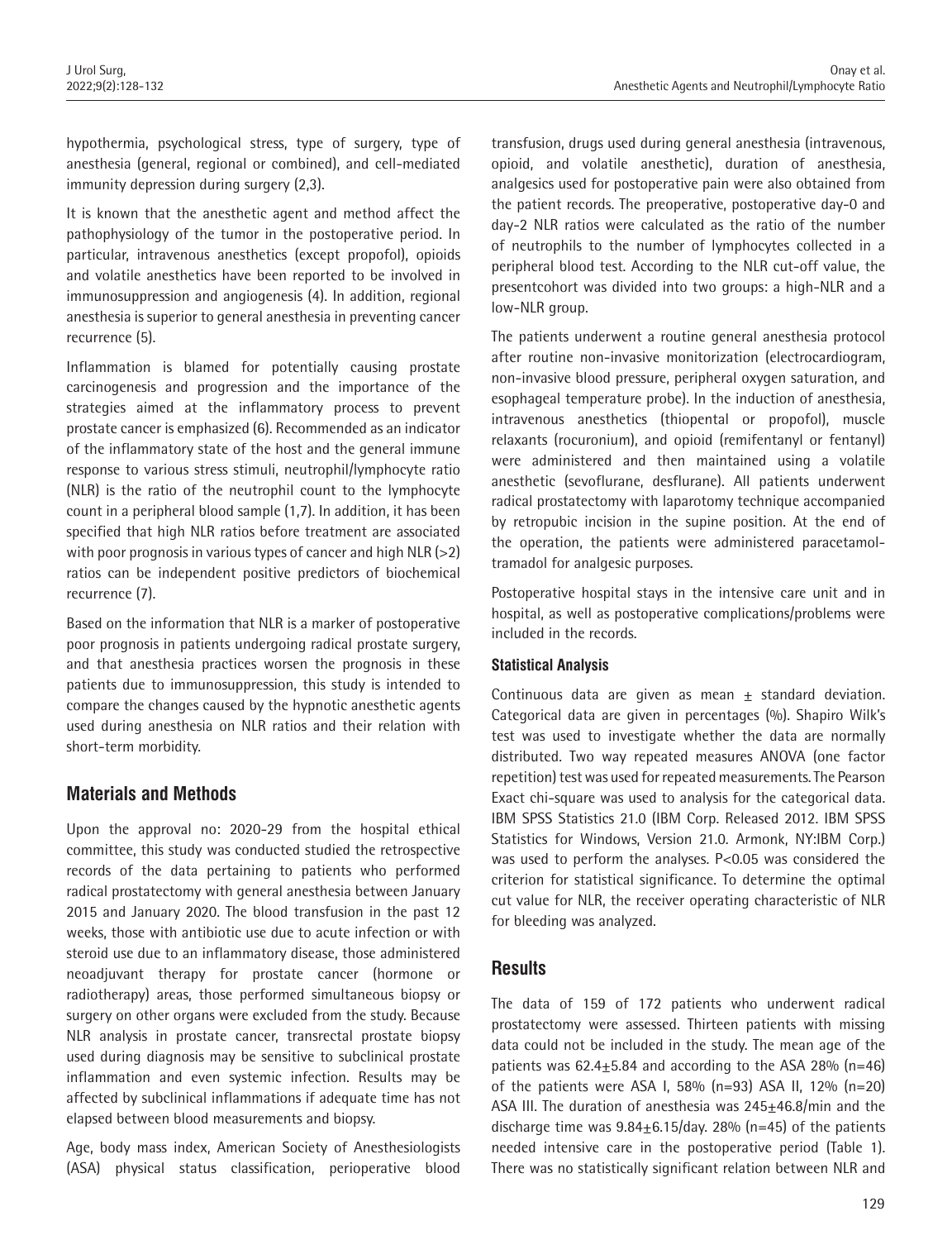anesthesia duration (p=0.07), need for intensive care (p=0.414), and discharge time (p=0.922). 33.3% of the patients were at pT3a pathological stage and 30.2% of them were at the pT2 pathological stage.

The patients were divided into 2 groups according to the anesthetic agent administered during general anesthesia: thiopental-sevoflurane, thiopental-desflurane peritonealsevoflurane/desflurane (PSD) (n=101), pentotal-sevoflurane/ desflurane (PrSD) (n=58). In the intergroup comparison, there was no difference in terms of preoperative NLR value [group PSD: 2.24 minimum-maximum (min-max): 0.44-16.3], group PrSD: 2.25 (min-max: 0.48-8.8), while the highest NLR values in the postoperative day 0 was found to be group  $PrSD(p<0.05)$ (Figure 1). NLR values on the 2nd postoperative day were similar in both groups [group PSD: 6.77 (min-max: 0.8-20), group PrSD:6.61 (min-max: 2.14-13.3)].

In the postoperative period, 69% of patients had no complications. Postoperative complications included fever (0.6%), arrhythmia (1.9%), electrolyte disorder (0.6%), hypertension (2.5%), bleeding (10.7%), coronary vasospasm (2.5%), respiratory distress (8,1%), perforation of the rectum (1.9%), wound site opening (0.6%) and edema of the legs (0.6%). In Table 2, the distribution of complications by anesthetic agents and preoperative NLR values are presented. The most common complication was bleeding, although it was seen more in group PSD, preoperative NLR value in the group was statistically significantly higher (2.55 versus 4.06). Other complications were higher in the group. However, preoperative NLR values of these complications were higher in group PrSD (Table 2). In addition, these complications postoperative day 0 NLR values were higher in group PrSD.

The cut value of NLR for bleeding was set at 1.77. The preoperative value was >1.77 in 61% of the patients with bleeding in the PSD group and 80% in the PrSD group (Figure 2).

During the perioperative period, patients were evaluated in two groups for red blood cell transfusion. These patients were evaluated as those with red blood cell transfusion between 0 and 2 units (n=147) and others with red blood cell transfusion of more than  $>2$  units (n=12), and their preoperative NLR ratios were 2.54 (0.7-16.3) and 3.3 (1.8-8.8), respectively. This

| Table 1. Demographic data        |       |                              |  |  |  |
|----------------------------------|-------|------------------------------|--|--|--|
|                                  | Mean  | <b>Standard</b><br>deviation |  |  |  |
| Age                              | 62.4  | $+5.84$                      |  |  |  |
| BMI $(kq/m2)$                    | 22.53 | $+6.21$                      |  |  |  |
| Gleason score                    | 6.89  | $+1.02$                      |  |  |  |
| Duration of anesthesia (minutes) | 245   | $+46.8$                      |  |  |  |
| Time of discharge (days)         | 9.84  | $+6.15$                      |  |  |  |
| BMI: Body mass index             |       |                              |  |  |  |

difference was statistically significant (p<0.05). Red blood cell transfusion was performed in 47 patients during the perioperative period. While 33 (70.3%) of these patients were in group PSD, 14 (29.7%) were in group PrSD. 35 of the patients in need of intensive care were in group PSD, while 11 patients were in group PrSD.

#### **Discussion**

In this study, we evaluated not only the long-term outcomes of preoperative, postoperative day-0 and day-2 NLR but also the association of prostate cancer patients with perioperative NLR and outcomes of hypnotic anesthetic agents in an analysis of 159 patients who underwent radical prostatectomy under general anesthesia. NLR values were higher on days 0 with PrSD administration. The most common complications in the postoperative period were bleeding and respiratory distress. The preoperative NLR values of these patients were found to  $be > 1.77$ .

It has been found that a high NLR rate is correlated with poor prognosis in various organ cancers such as lung, stomach, colon and pancreas in many studies (8). The decreased lymphocyte ratio is associated with an immunosuppressive state, resulting in reduced efficacy in malignant tumor formation, progression and elimination. In prostate cancer NLR rate has been associated with early biochemical recurrence, clinicopathological features [pathological stage, Gleason score, preoperative prostate specific antigen (ng/mL), pathological lymph node, prostate capsule invasion, seminal vesicle invasion, surgical margin, nerve invasion] and poor prognosis in some studies (1,8).

Although many studies have been conducted to assess anesthesia techniques and oncological outcomes, the relationship between the surgery- or anesthesia-induced immunosuppression and the cancer recurrence has yet to be clarified (9). Wuethrich et al. (2)



**Figure 1.** Perioperative NLR (median) values between groups

NLR: Neutrophil/lymphocyte ratio, PSD: Pentotal-sevoflurane/desflurane, PrSD: Propofol-sevoflurane/desflurane, \*p<0.05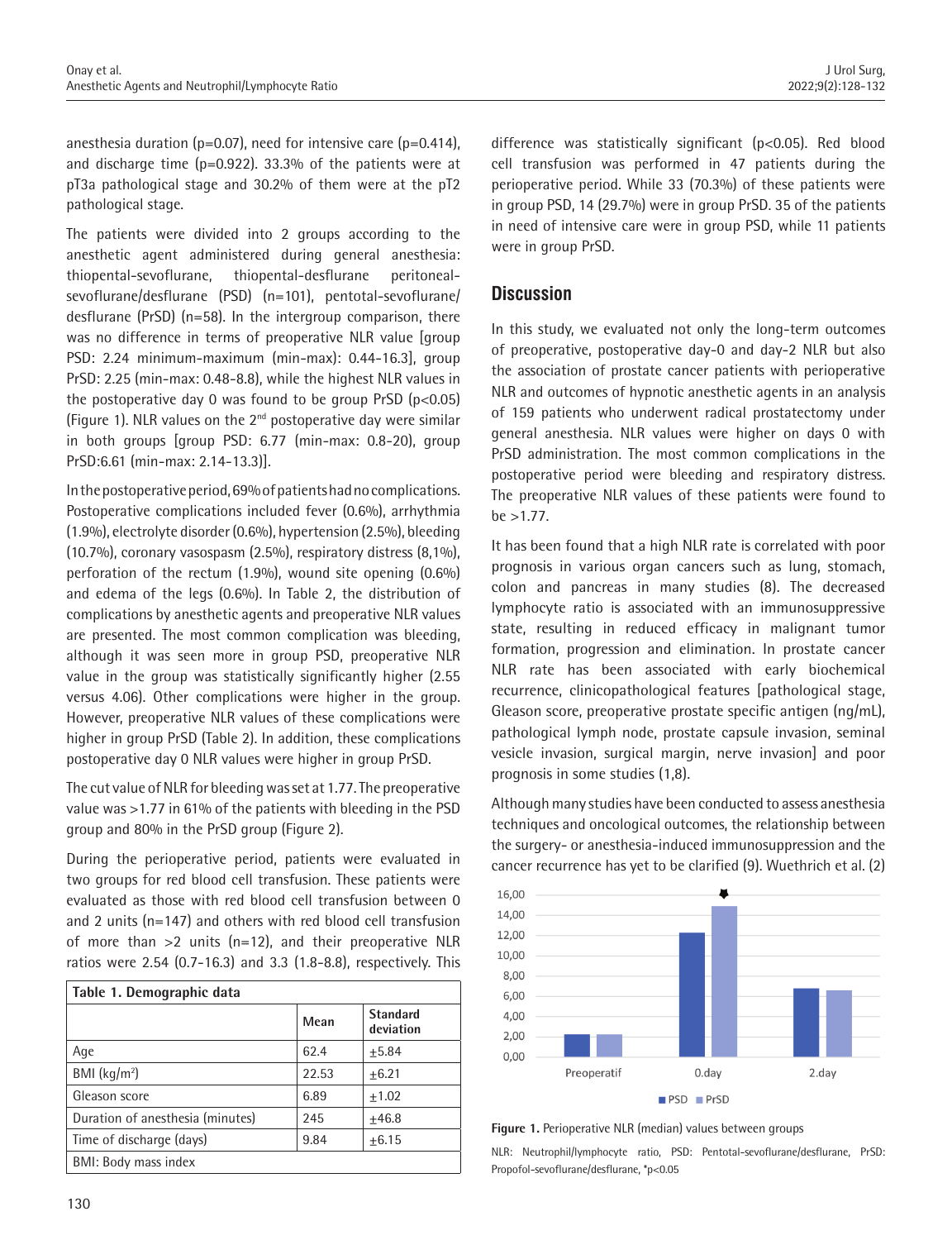studied patients with advanced prostate cancer (stage pT3/4) who underwent retropubic radical prostatectomy surgery under perioperative epidural+general anesthesia or general anesthesia. The study reported no reduction in cancer progression or improvement in survival after radical prostatectomy in the epidural+general anesthesia group compared with the other general anesthesia group (postoperative opioid) in terms of recurrence during 14 years of observation. However, the study by Biki et al. (10) reported significantly less biochemical recurrence in the epidural+general anesthesia group compared to the general anesthesia group that was administered postoperative opioid. In their study, Lusty et al. (4) emphasized the role of regional anesthesia in reducing mortality in prostate cancer surgery, as the reason for this decrease in the use of opioid and volatile anesthetics in regional anesthesia applications, the reduction of surgical stress response and improvement of oncoimmunological responses directly through the antiinflammatory effect of local anesthetics.



**Figure 2.** Preoperative NLR for the postoperative bleeding NLR: Neutrophil/lymphocyte ratio, AUC: Area under the curve

The intravenous anesthetics of thiopental and ketamine suppress natural killer cell activity (9). Thiopental inhibits neutrophils function and suppresses activation of T-lymphocyte activation, as well as nuclear factor kappa B (NF-κB). Propofol increases the cytotoxic T lymphocyte activity, reduces proinflammatory cytokines and inhibits COX-2 and Prostaglandin E2 functions. In this case, reducing neuroendocrine responses due to surgery through hypothalamic-pituitary-adrenal axis and sympathetic nervous system suppression, propofol and regional anesthesia might cause less immunosuppression and relapse of certain types of cancer compared to volatile anesthetics and opioids (9). Opioids (especially morphine) reduce natural killer cell activity against cancer cells and increase tumor growth and angiogenesis upon activation of vascular endothelial growth factor (VEGF) (4). Inhalation agents suppress cell-mediated immunity, stimulate T-lymphocyte apoptosis and can contribute to tumor relapse by increasing angiogenesis with hypoxia-induced factor-1a activity (11). Looney et al. (12) observed that the group receiving sevoflurane-opioid anesthesia for breast cancer had an increased level of VEGF associated with angiogenesis compared with the group administered propofol-paravertebral anesthesia.

In this study, we classified the anesthetic agents administered into 2 groups. We did not add them to the assessment, as all patients received opioids and the effects of inhalation agents were similar. In all groups, the preoperative NLR value was above 2. The group with the highest postoperative NLR value was the PrSD group, which was statistically significant. Studies reported that propofol had no effect on immunosuppression, however, in our study, the values were higher in the propofol group. However, this height was only in the early postoperative period. Day 2 values were similar in both groups. This may be attributed to a single dose administration of propofol only in the induction of anesthesia. It may be more accurate to evaluate NLR values in longer-term infusion applications.

In patients with stomach cancer, short-term postoperative complications, intraoperative bleeding and blood

| Table 2. Distribution of complications according to the anesthetic agents used |            |             |                                       |                                               |       |  |
|--------------------------------------------------------------------------------|------------|-------------|---------------------------------------|-----------------------------------------------|-------|--|
|                                                                                | <b>PSD</b> | <b>PrSD</b> | <b>PSD</b><br>Preoperative NLR (mean) | <b>PrSD</b><br><b>Preoperative NLR (mean)</b> | p     |  |
| Bleeding $(n=18)$                                                              | 13         | 5           | 2.55                                  | 4.06                                          | 0.032 |  |
| Respiratory distress (n=13)                                                    |            | 5           | 2.75                                  | 2.10                                          | 0.13  |  |
| Arhythmia $(n=3)$                                                              |            |             | 2.65                                  | 4                                             | 0.028 |  |
| Electrolyte disorder $(n=1)$                                                   |            |             | 3.62                                  |                                               |       |  |
| Elevated blood pressure $(n=4)$                                                |            |             | 1.78                                  | 2.2                                           | 0.074 |  |
| Swelling of the legs $(n=1)$                                                   |            |             | 1.53                                  | $\overline{\phantom{0}}$                      |       |  |
| Coronary spasm (n=4)                                                           | -1         |             | 1.50                                  | 2.26                                          | 0.081 |  |
| PSD: Pentotal-sevoflurane/desflurane, PrSD: Propofol-sevoflurane/desflurane    |            |             |                                       |                                               |       |  |